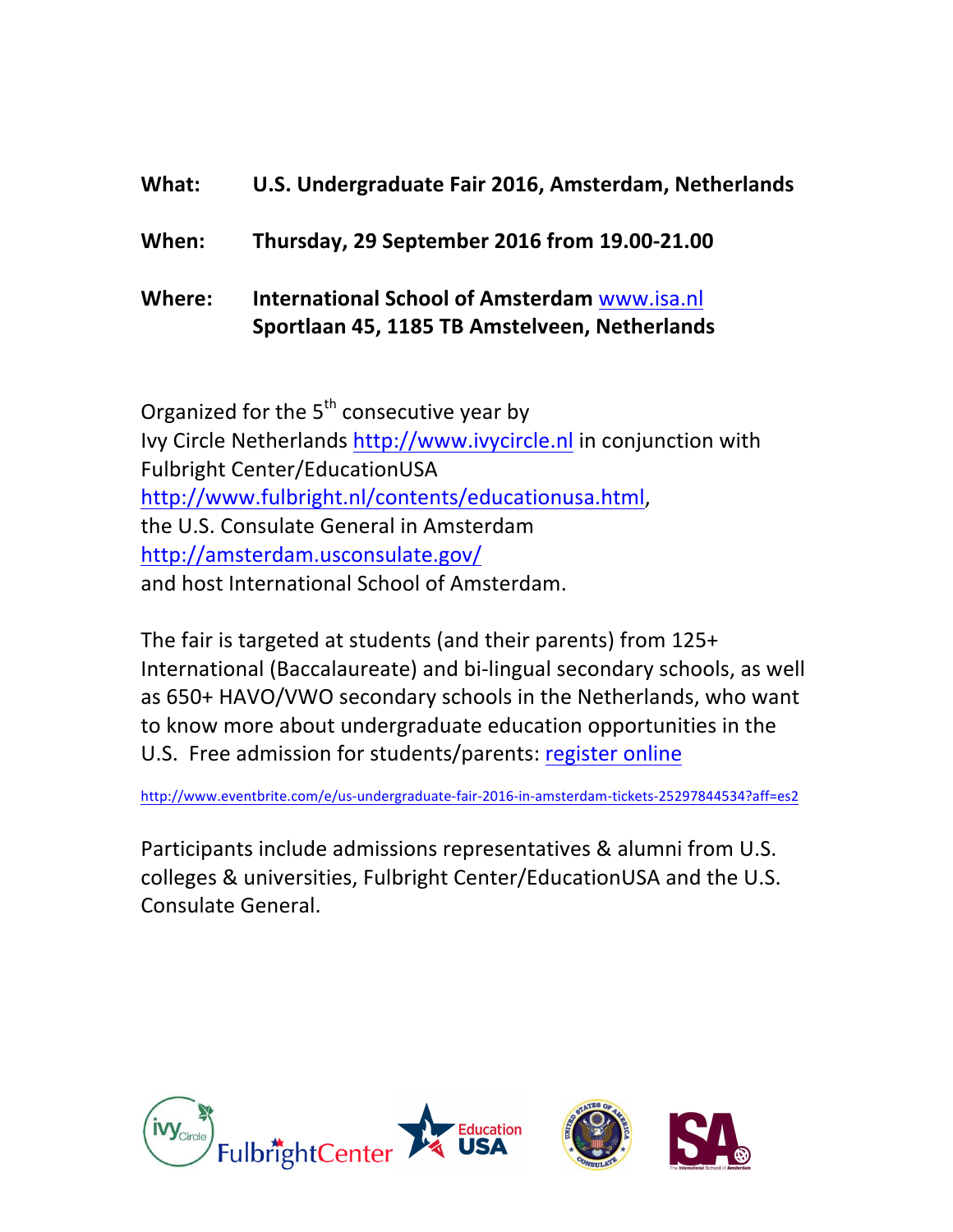## Schedule: Thursday, 29 September 2016

Admissions reps may set up their tables from 17.00 onwards.

#### **19.00-21.00 Undergraduate Fair** *(location: ISA foyer/lower school gym)*

# *Information sessions covering Scholarships for International Students, Standardized Testing, 2+2 Transfers (Associate/Bachelor) will be offered during the fair.*

*Drinks/light snacks are available in the ISA dining hall.* 

# **Directions (to the ISA):**

The International School of Amsterdam is located in Amstelveen, and is easily reached by public transportation, car or taxi. Free parking is available on the ISA campus grounds.

*From Schiphol airport:* 12 km/15 minutes by taxi, or 30 minutes by public transportation (take the train from Schiphol to Amsterdam Zuid/WTC station, then follow further directions below).

*Public transportation:* Take Metro line 51 (direction Westwijk) to Sportlaan metro stop from Amsterdam Central Station (20 stops/20 minutes) or Amsterdam Zuid/WTC Station (11 stops/10 minutes). After exiting the metro, turn right into Sportlaan. The entrance to the ISA is approx. 150 meters on the left.